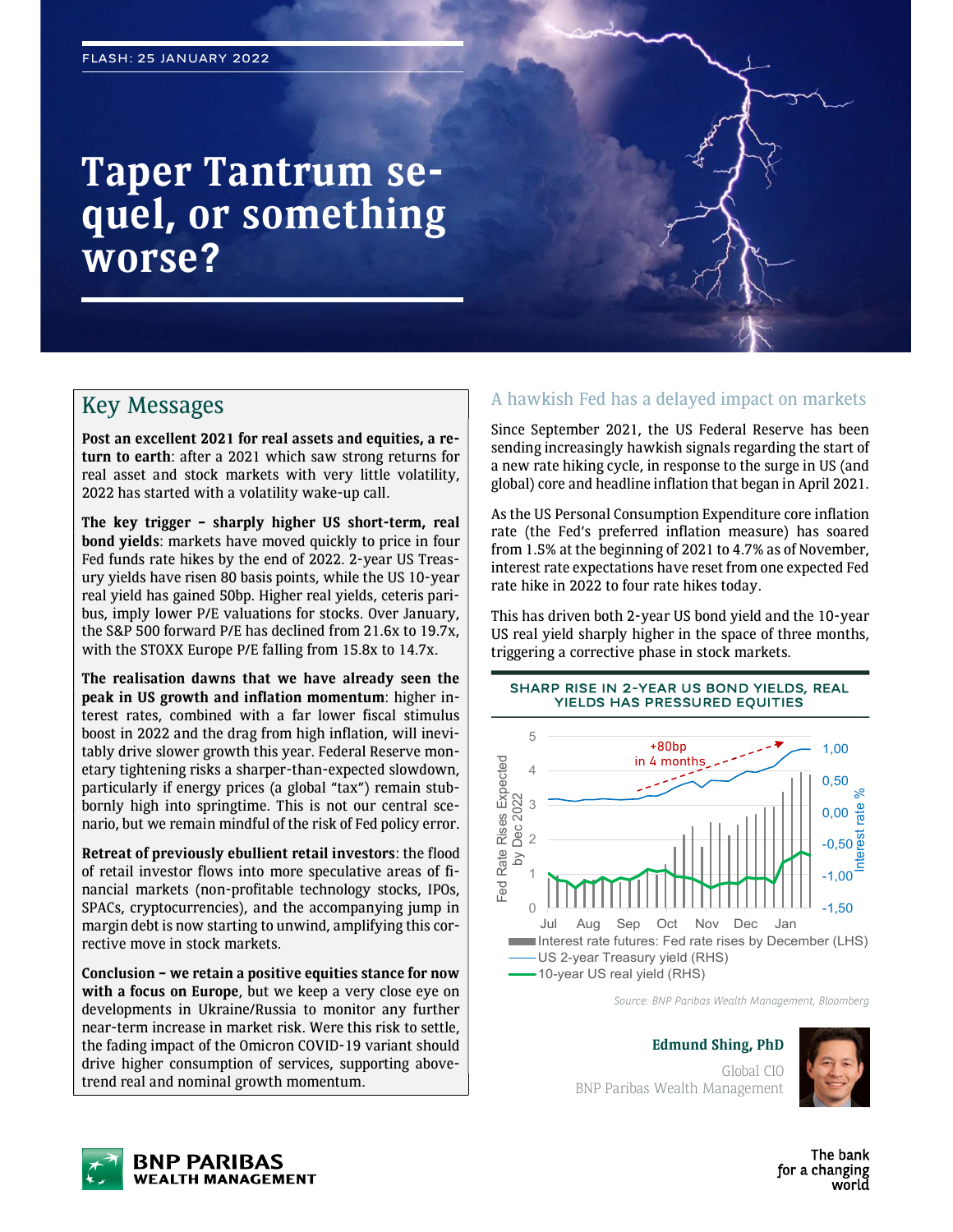## Fearing a Q4 2018 episode repeat?

Q4 2018 redux – Fed policy error, swiftly corrected: over the last quarter of 2018, the S&P 500 index fell 18% and the Nasdaq Composite fell 21% from peak to trough as stock market investors feared that the Fed were overtightening monetary policy via Quantitative Tightening (reducing the size of their balance sheet by selling US Treasury bonds). But with this stock market selloff, the Fed reversed course.

Today, the Fed is expected to raise rates by a cumulative 1% between March and December, and further tighten monetary policy via tapering of bond purchases followed by Quantitative Tightening later in the year. Stock market investors seem to be harbouring fears of a Fed policy mistake similar to 2018, at a point when inflation momentum has already peaked and when growth is decelerating.

#### Q4 2018: S&P 500 FELL 18%, NASDAQ 21% AS THE FED REDUCED ITS BALANCE SHEET



Source: BNP Paribas Wealth Management, Bloomberg



HISTORICALLY, STOCK MARKET INVESTORS

Source: BNP Paribas Wealth Management, Bloomberg

### Triggering a reset in retail investor sentiment

Given the huge inflows to equities, and particular into the tech sector over 2021, we can look at the current stock market correction has a healthy resetting of retail investor expectations. This is a timely reminder that "stocks do not just go up in a straight line".

Assuming that both real and nominal (real growth + inflation) GDP growth remain above long-term trend in 2022, there is every reason to suppose that we can avoid a bear market as per the aftermath of the Year 2000 tech bubble.

We remain optimistic that solid earnings trends and a higher equity risk premium (on the back of a lower P/E and long-term interest rates that have moved relatively little) can support positive stock market performance over 2022.

#### RETAIL INVESTORS HAVE POURED MONEY INTO THE TECH SECTOR IN 2021



Source: BNP Paribas Wealth Management, Bloomberg

#### UKRAINE/RUSSIA GEOPOLITICAL SITUATION IS THE WILDCARD, TO BE MONITORED CLOSELY



Source: BNP Paribas Wealth Management, Bloomberg

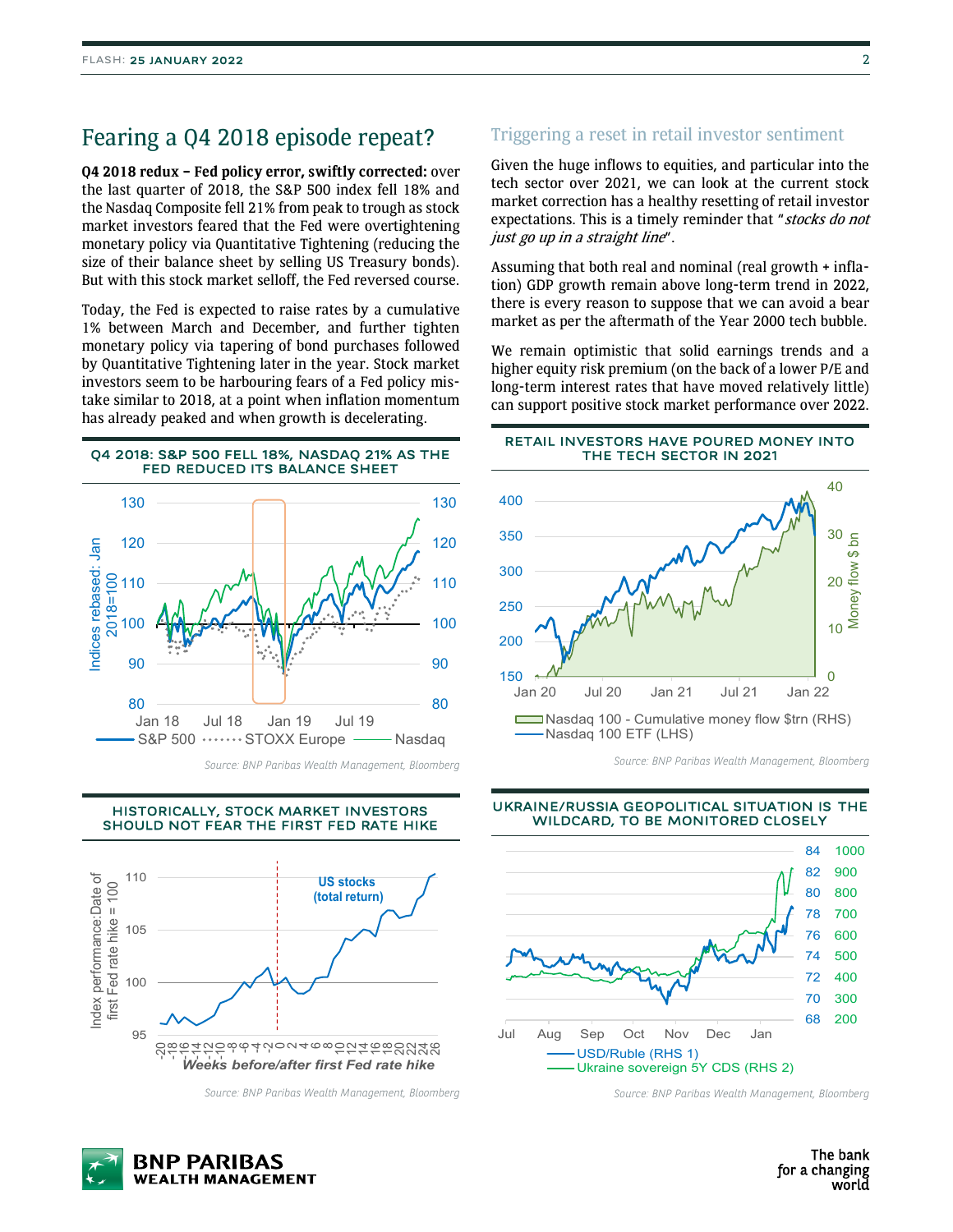The pressure on the US Fed from high inflation may be about to ease: if the signs from the ISM Manufacturing survey and the New York Fed's global supply chain pressure index are correct, then global and US goods inflation pressures should ease progressively over the next few months, reducing the pressure on the Fed to tighten policy rapidly.

In many ways, the sharp increase in bond yields has already done much of the Fed's work for them, potentially reducing the need for the Fed to deliver the double tightening (Fed funds rate, reduction of balance sheet) that the stock market fears. US financial conditions have already tightened significantly since the end of December.

#### ISM MANUFACTURING SURVEY PRICES PAID COM-PONENT FALLS, SHOULD LEAD A FALL IN US CORE INFLATI0N



Source: BNP Paribas Wealth Management, Bloomberg

# Conclusion

Should investors rush to increase their weightings to risky assets such as stocks, high yield credit and commodity currencies after this correction? We would caution against an aggressive "buy the dip" mentality, given the ongoing geopolitical uncertainties.

Should these concerns ease (flagged via strengthening of the rouble and a reduction in the Ukraine sovereign CDS index), then we would look to gradually increase stock market exposure, focusing on European stocks and quality factor/quality dividend strategies.

#### NEW YORK FED GLOBAL SUPPLY CHAIN PRES-SURES INDEX POINTS TO SOME EASING OF SUP-PLY CHAIN DISRUPTION



Source: BNP Paribas Wealth Management, Bloomberg

#### THE INVESTMENT STRATEGY TEAM

#### FRANCE

Edmund SHING Global Chief Investment Officer

#### ASIA

Prashant BHAYANI Chief Investment Officer

Grace TAM Chief Investment Advisor

### BELGIUM

Philippe GIJSELS Chief Investment Advisor

Alain GERARD Senior Investment Advisor, Equities

Xavier TIMMERMANS Senior Investment Strategy, PRB

#### LUXEMBOURG

Guy ERTZ Chief Investment Advisor

Edouard DESBONNETS Investment Advisor, Fixed Income